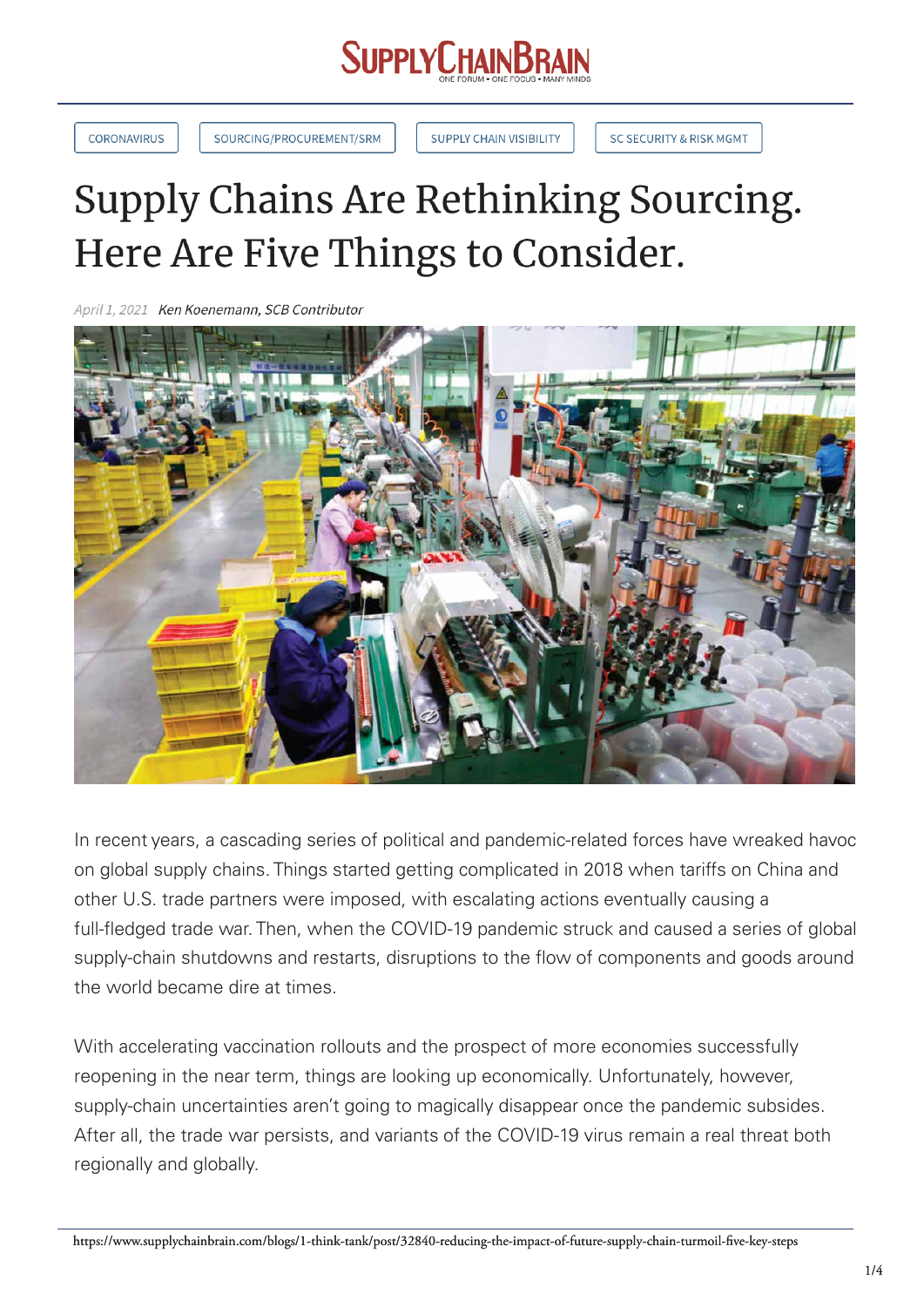## **SUPPLYCHAINBRAIN**

## Supply Chains Are Rethinking Sourcing. Here Are Five Things to Consider.

Given that a return to a greater degree of normalcy in how people work and move about is fast approaching, now is the time to start retooling supply-chain strategies for a fundamentally reshaped and less predictable business landscape. The following combination of five tactical and strategic steps can help manufacturers get on the path to establishing the right relationships and sourcing strategies for greater supply-chain stability going forward.

**Pay a visit to key suppliers to better understand current and potential issues.** Twelve months is a long time to go without seeing an important business partner face to face, especially when that period created unprecedented challenges for manufacturers and suppliers alike. With travel restrictions lifting, it's time for manufacturers to see what suppliers are struggling with firsthand, so they can understand the potential implications to their business. Onsite visits by a company representative or proxy are the only way to get a clear picture of issues suppliers may be dealing with. By providing an unfettered view of what's happening on assembly lines, they're also the best way to identify potential opportunities for helping suppliers better meet business needs. Perhaps most importantly, in-person collaboration and negotiation often result in more favorable contracts, while keeping visitors top of mind and a high priority.

**Seek out secondary partners for critical needs.** The "don't put all of your eggs in one basket" idiom dates all the way back to the 17th century. But when it comes to lining up suppliers, it's an easy lesson to forget, especially when things have gone well for a long time with the same supplier. But even for manufacturers that have avoided supply-chain issues in the last couple of years, there are always potential issues looming on the horizon related to geopolitics, natural disasters, the business health of suppliers themselves and other factors. That's part of why companies like Toyota have long given portions of their business to secondary providers. The other key reason is that it gives all parties an incentive to maintain high service levels.

Given the uncertainty in the world today, it's well worth considering secondary suppliers for critical elements, components, parts and sub-assemblies. Manufacturers that source even a small percentage of key resources from multiple suppliers in different parts of the world have built-in "failover" protection of sorts, because they can more easily and quickly pivot when issues arise in one area. It's true that reconfiguring any supply chain takes time and adds costs, but it's also key to establishing a sustainable supply-chain approach. And it's much less painful and costly than reconfiguring during an emergency.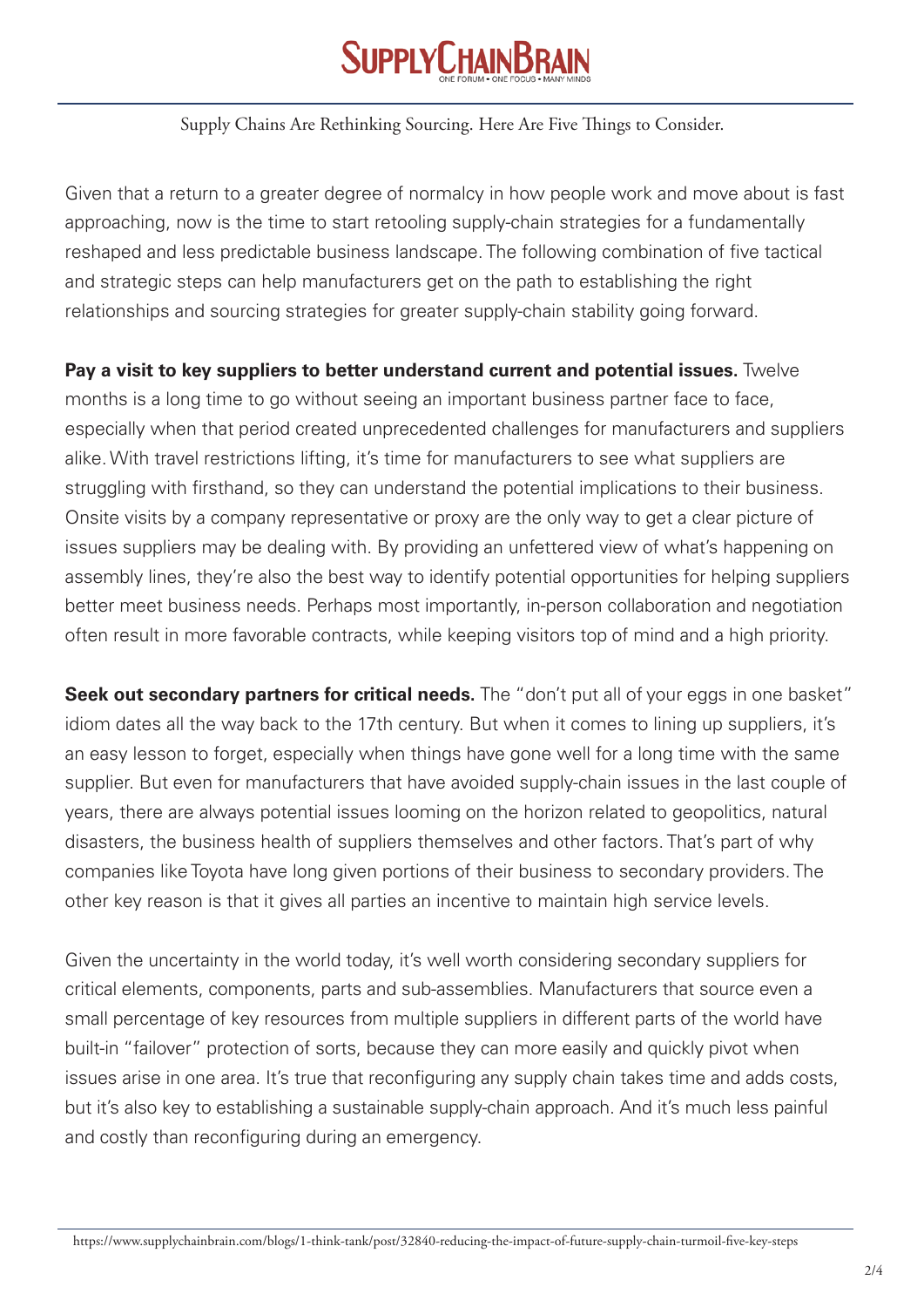

Supply Chains Are Rethinking Sourcing. Here Are Five Things to Consider.

**Consider insourcing some elements to increase self-sufficiency.** For many manufacturers, it's worth considering making some parts or elements in-house, since it can help reduce costs over the long term while increasing control. One way to evaluate options is to break value-added steps or processes involved in producing a specific product or good into "packets of work." They could be organized by product group or product and involve procurement, conversion, assembly or packaging, for example.

When evaluating which packets to bring in-house, it's important to consider the ability to deliver goods along with the complexity of moving it (related to certifications, significant infrastructure investments, strict regulations, or even the availability of workers, for example). Until you've weighed the potential tradeoffs of moving something in-house, it's worth keeping any critical packet on the table.

**Pay close attention to risks when considering bottom-line costs.** For many years, manufacturers have understandably gravitated toward low-cost suppliers. If long lead times were a potential issue, they simply carried more inventory. Recent trade policy and pandemic-related volatility, however, should give every manufacturer pause. To make smart sourcing choices in the face of today's operating uncertainties, it has become critical to factor in risk. Moving forward, manufacturers need to understand the tradeoffs of working with partners in different regions by putting a dollar value on risk, using whatever data is available — for example, factoring in the cost of overtime or other inefficiencies related to rush orders or the cost of expedited shipping. The reality is that risk-related costs can add up very quickly, and by making them tangible manufacturers can make better strategic decisions that better balance cost savings and business flexibility over the long term.

**Look to sudden shifts in customer trends for production guidance.** Ultimately, supplier strategies need to be based on a clear understanding of marketplace demands. Over the past year, however, the stresses and fast-evolving realities of the pandemic have upended typical customer buying trends. That has made it more difficult for many manufacturers to understand what they needed to produce. During volatile times, the advantage goes to manufacturers that have the ability to study end customer sales data, identify potential opportunities and shift production accordingly. Analytics or a supply-chain control tower that brings together the right combination of data intelligence and technologies make it much easier to manage through shifts in supply and demand, whether or not they're sudden and dramatic. The challenge is working with customers to get a window into that demand, then building a supply chain flexible enough to support shifting demand during unusual or difficult times.